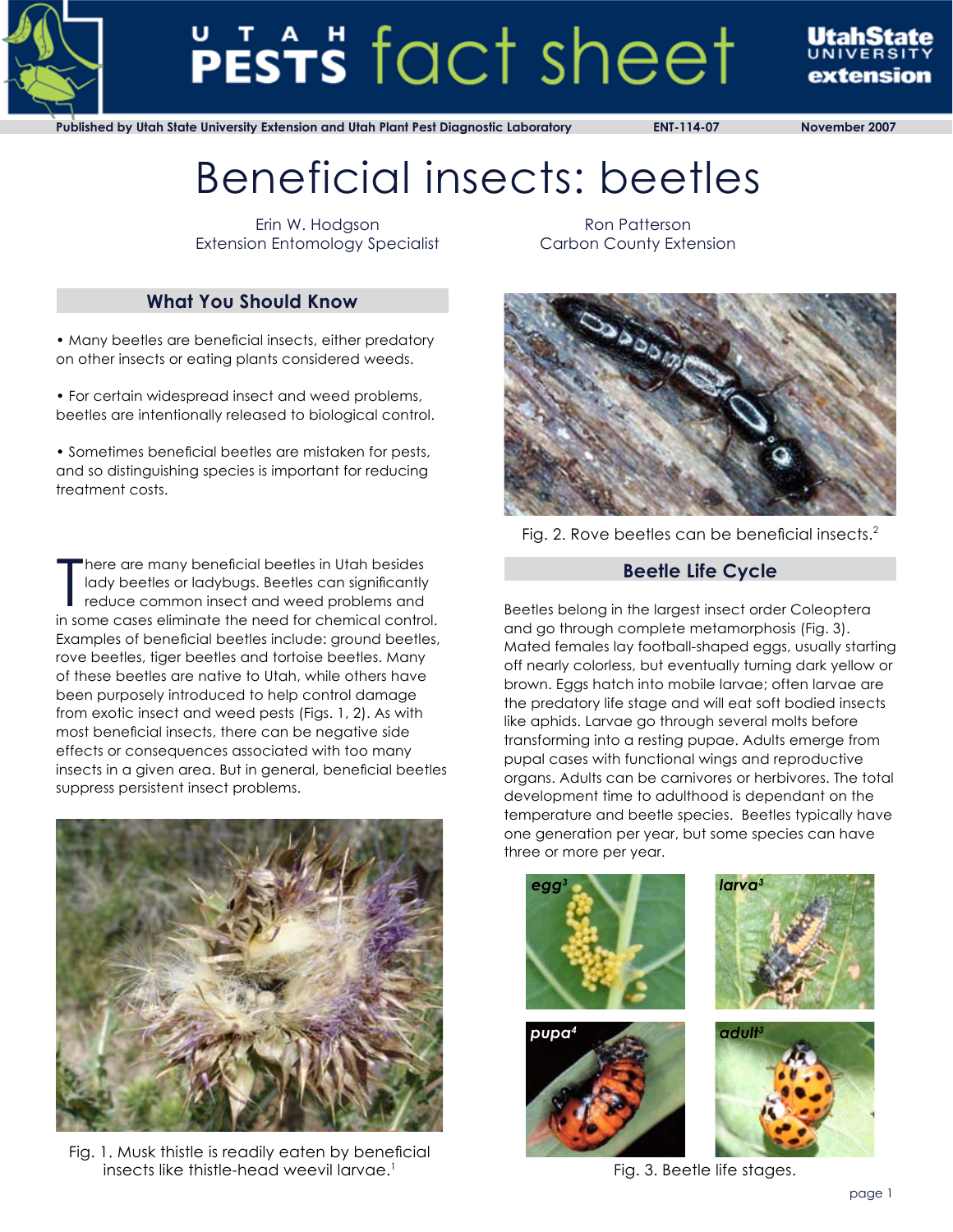#### **Ground Beetles**

The ground beetles are a large group of predatory insects in the family Carabidae. Adults and larvae are considered beneficial and will eat almost any type of insect, including: caterpillars, root maggots, snails and other soil dwelling insects. There are more than 3,000 different kinds of ground beetles in North America and they range from 6-30 mm in length. Many will have a solid, shiny black body with hardened and ridged forewings (Figs. 4-6). Some ground beetles have a black body and iridescent red, purple or green markings on the forewings. Most ground beetles have a relatively long body, flattened head, threadlike antennae, and long legs. Sometimes adults can have enlarged mandibles for grasping prey. As the name suggests, adults prefer to run on the ground and rarely fly. In general, adults are actively hunting on the ground at night and hide under rocks or debris during the day.



Fig. 4. Ground beetle adult.<sup>5</sup>



Fig. 5. Ground beetle adult.<sup>5</sup> Fig. 6. Ground beetle adult.<sup>6</sup>



#### **Rove Beetles**

Rove beetles are another large group of predatory insects. Rove beetles are in the family Staphylinidae and more than 3,000 different species are found in North America. Rove beetle adults and larvae are predators of other insects, but will also eat decaying vegetative matter. The adults are very easily distinguished from other beetles because they have shortened forewings that expose the end of the abdomen (Fig. 7). Although rove beetles can fly, the adults are more often seen running on the ground. Adults are shiny brown or black, have enlarged mandibles for grasping prey, and range in size from 2-20 mm in length. Rove beetles can be found under rocks or wood, or around mushrooms or other decaying vegetation. Some rove beetles display a defensive behavior, similar to scorpions when disturbed, of raising the abdomen in a defensive posture.



#### **Blister Beetles**

Blister beetles are in the family Meloidae, and more than 300 species are found in the U.S. A common species in Utah is the spotted blister beetle, *Epicauta maculata*. Often blister beetle adults will have obvious "shoulders" that are wider than the head. Adults are relatively soft bodied and long legged compared to other beetles (Figs. 8, 9). Blister beetle adults range from 12-19 mm in length; forewing coloration varies greatly between species. Larvae are considered the beneficial stage, often eating grasshopper eggs. Unfortunately, larvae and adults secrete cantharidin, a poisonous chemical that can blister skin or cause painful swelling. Blister beetles are of economic concern when they feed in alfalfa hay. Consumption of blister beetle larvae by cattle or horses can cause serious illness or death. Hay and forage fields that have significant blister beetle populations should be cut pre-bloom and/or avoid conditioning prior to baling.



Fig. 7. Rove beetle adult.<sup>7</sup> All and 9. Blister beetle adults.<sup>6,6</sup> Figs. 8 and 9. Blister beetle adults.<sup>6,6</sup>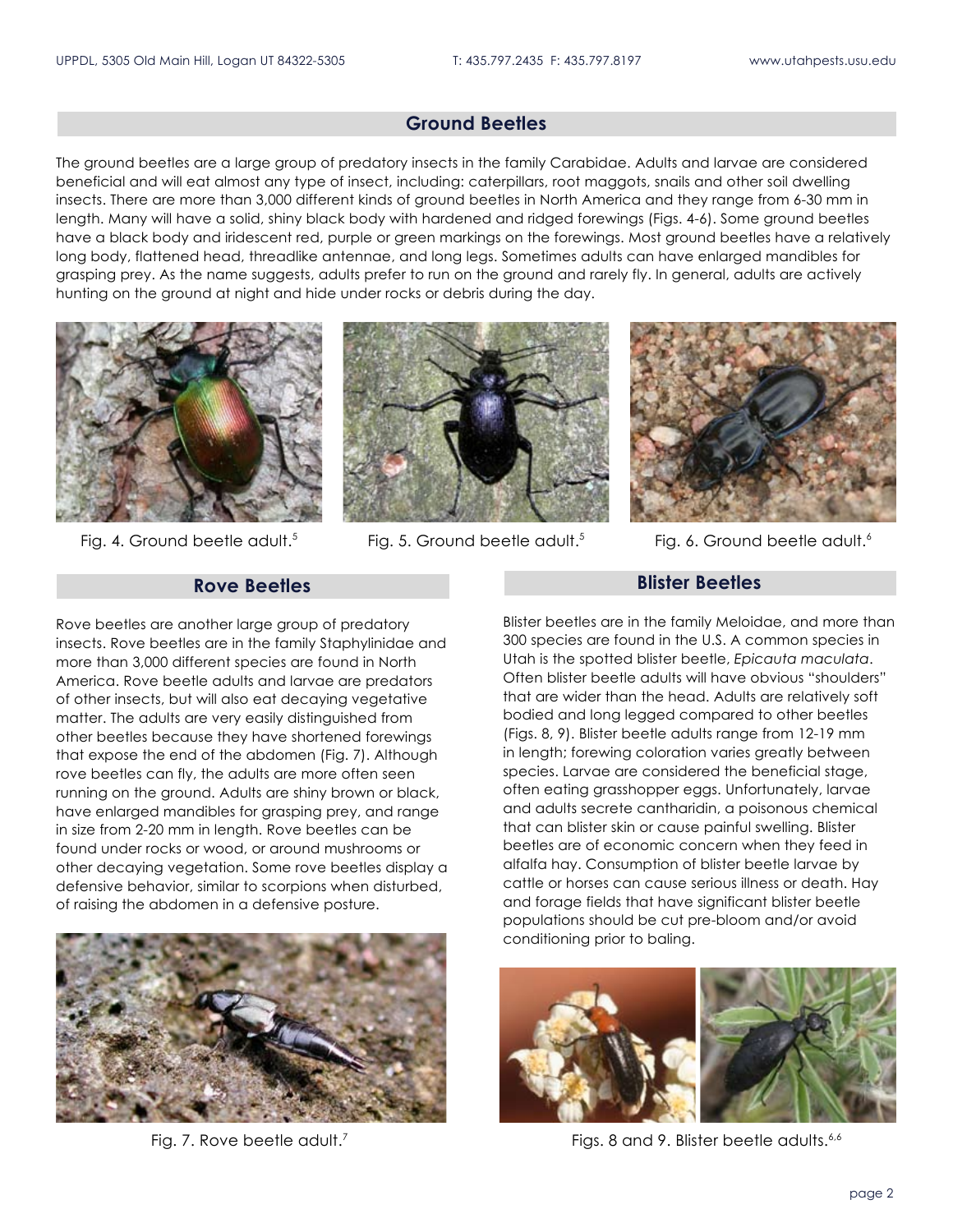#### **Tiger Beetles**

Another group of predatory insects are the tiger beetles in the family Cicindelidae. There are at least 200 species of tiger beetles in North America and they are closely related to the ground beetles. Adults and larvae are predatory and will consume almost any type of insect. Tiger beetle adults are often brightly colored metallic blue, green, or orange, and range from 10-20 mm in length (Figs. 10, 11). Adults have long legs and are quick runners. Tiger beetles are considered ambush feeders and will seize prey with powerful sickle-like mandibles. The S-shaped larvae construct vertical burrows in dry soil and wait for prey to fall inside. Tiger beetles have one generation per year and commonly hunt during the day in gardens, stream edges, forests and deserts.



Fig. 10. Six-spotted tiger beetle adult attacking a caterpillar.<sup>8</sup>



Fig. 11. Crimson salt flat tiger beetle adult.<sup>6</sup>

#### **Tortoise Beetles**

Tortoise beetles are a distinctive group of leaf beetles in the family Chrysomelidae. There are 35 species of tortoise beetles in North America. Adults can be confused with lady beetles because of the turtlelike shape of the forewings (Figs. 12, 13). Adults range from 4-13 mm in length and often the head is completely concealed from above. Adults are metallic and very colorful, ranging from gold to green to yellow. The larval and adult stages eat common weeds, such as bindweed, thistle, horse nettle, and burdock. Sometimes tortoise beetles are considered pests because they also eat sweet potato, tomato, eggplant and a variety of hardwood trees. Two tortoise beetles are used for biological control of weeds: golden tortoise beetle, *Metriona bicolor*, on bindweed; and thistle tortoise beetle, *Cassida rubiginosa*, on musk thistle.



Fig. 12. Tortoise beetle larva and adult.<sup>6</sup>



Fig. 13. Golden tortoise beetle adult.<sup>9</sup>